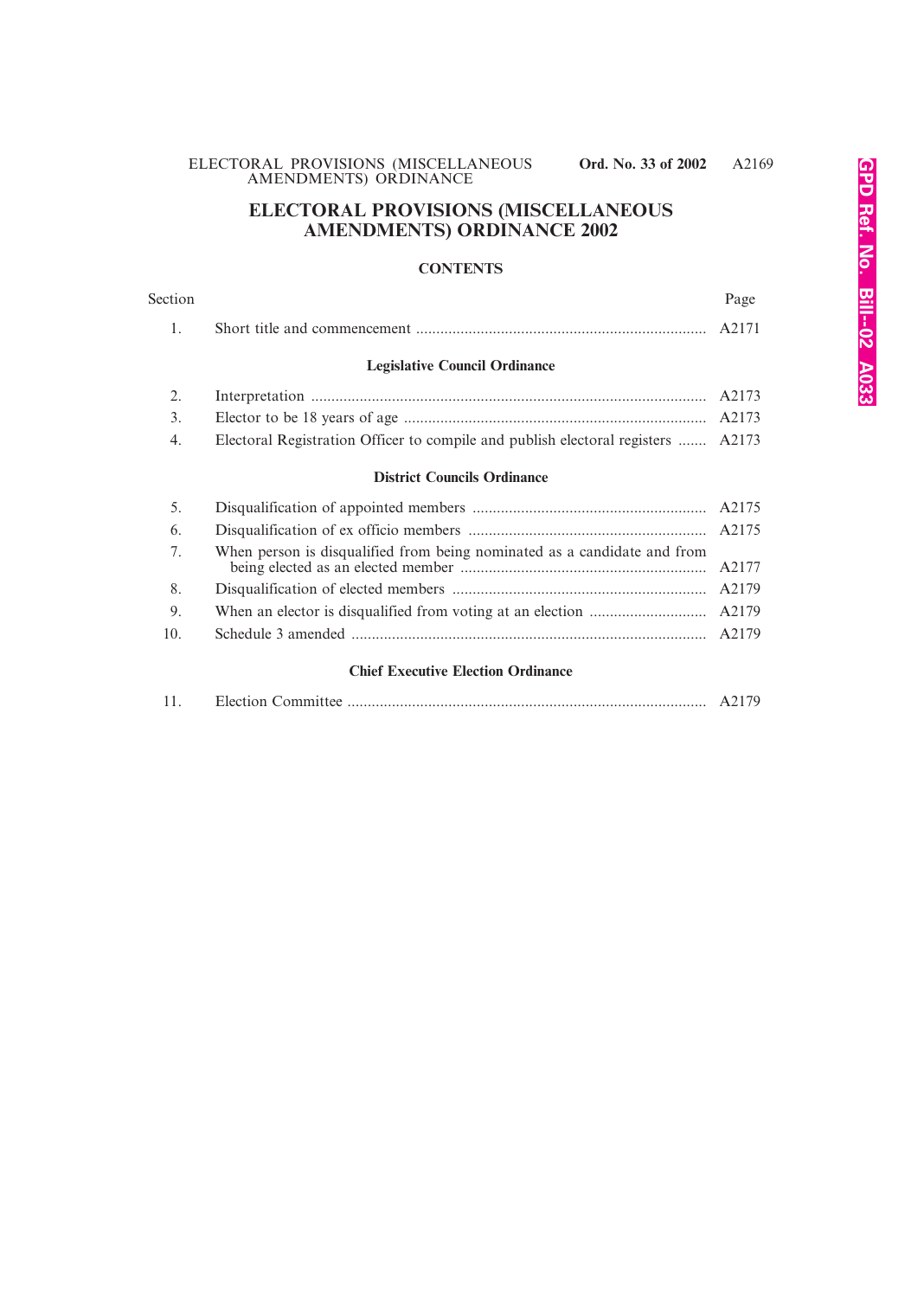# **HONG KONG SPECIAL ADMINISTRATIVE REGION**

ORDINANCE NO. 33 OF 2002



TUNG Chee-hwa Chief Executive 24 December 2002

An Ordinance to amend the District Councils Ordinance to change the number of members to be elected to the Islands District Council, Sai Kung District Council and Yuen Long District Council and to replace references to outdated terms and expressions in the disqualification provisions; to amend the Legislative Council Ordinance to adjust the cycle for the compilation and publication of electoral registers and accordingly the date on or before which a person must have reached 18 years of age in order to be eligible for registration as an elector; and to amend the Chief Executive Election Ordinance to adjust the cycle for the compilation and publication of registers of voters.

[27 December 2002]

Enacted by the Legislative Council.

#### **1. Short title and commencement**

(1) This Ordinance may be cited as the Electoral Provisions (Miscellaneous Amendments) Ordinance 2002.

(2) Subject to subsection (3), this Ordinance shall come into operation on the day on which it is published in the Gazette.

(3) Section 10 (except in so far as it relates to the purpose of enabling arrangements to be made for the holding of the District Council ordinary election in 2003) shall come into operation on 1 January 2004.

(4) In subsection (3), "District Council ordinary election" (區議會一般選 舉) means elections to elect persons to fill the vacancies caused by the expiration of the term of office of the elected members of District Councils.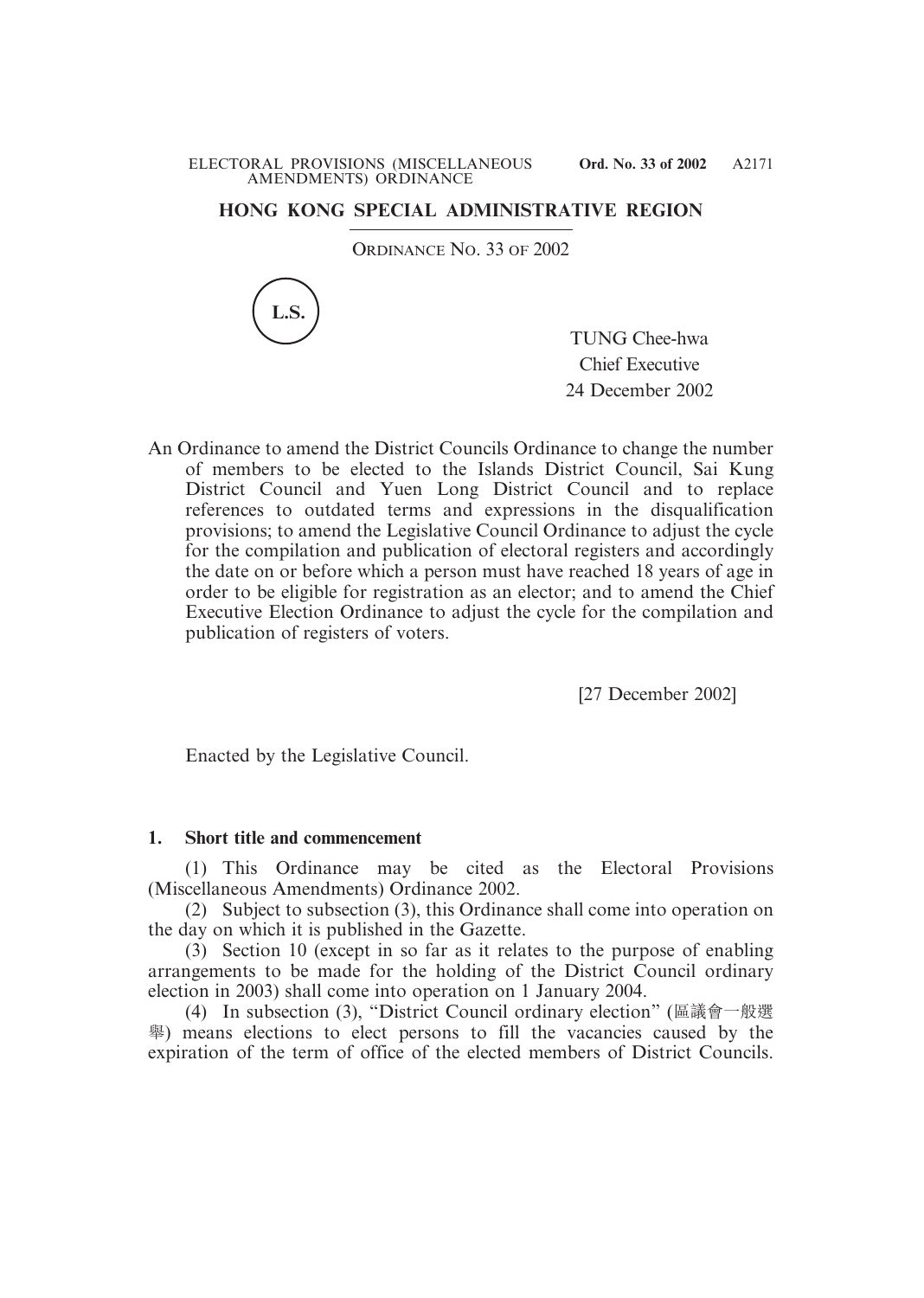# **Legislative Council Ordinance**

#### **2. Interpretation**

Section 3(1) of the Legislative Council Ordinance (Cap. 542) is amended by adding—

""District Council ordinary election" (區議會一般選舉) means elections to elect persons to fill the vacancies caused by the expiration of the term of office of the elected members of District Councils;".

#### **3. Elector to be 18 years of age**

Section 29(*b*) is repealed and the following substituted—

- "(*b*) the person's eighteenth birthday falls—
	- (i) in any year other than a year in which a District Council ordinary election is to be held, on or before 25 July next following the person's application for registration; or
	- (ii) in a year in which a District Council ordinary election is to be held, on or before 25 September next following the person's application for registration.".

#### **4. Electoral Registration Officer to compile and publish electoral registers**

Section 32 is amended—

- $(a)$  in subsection  $(1)$ 
	- (i) in paragraph (*a*), by repealing "15 April in each year, compile" and substituting "15 June in each year other than a year in which a District Council ordinary election is to be held, compile and publish in accordance with regulations in force under the Electoral Affairs Commission Ordinance (Cap. 541)";
	- (ii) in paragraph (*b*), by repealing "25 May in each year" and substituting "25 July in each year other than a year in which a District Council ordinary election is to be held";
- (*b*) by adding—
	- "(1A) The Electoral Registration Officer must—
		- (*a*) not later than 15 August in each year in which a District Council ordinary election is to be held, compile and publish in accordance with regulations in force under the Electoral Affairs Commission Ordinance (Cap. 541)—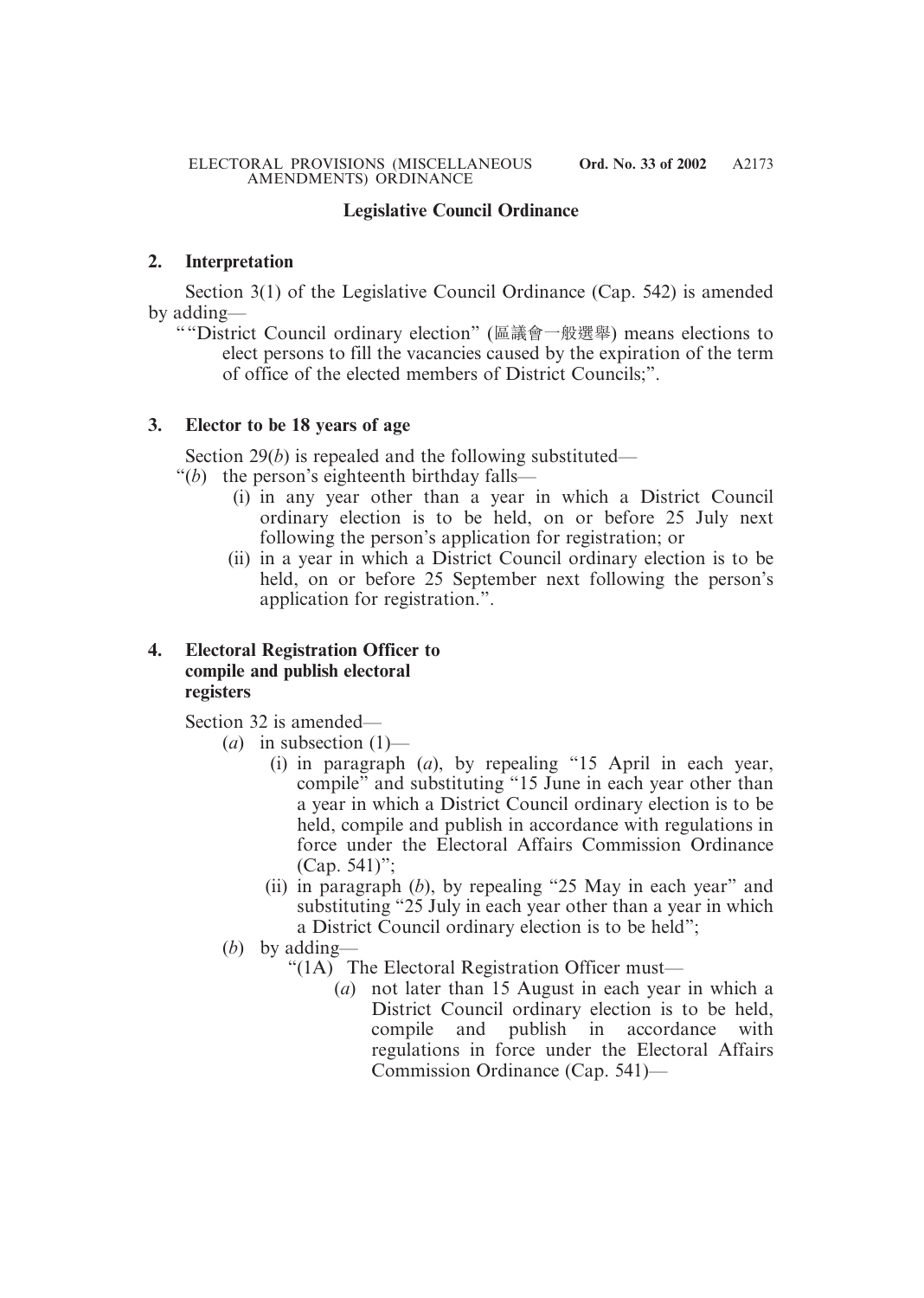- (i) a provisional register of geographical constituencies; and
- (ii) a provisional register of functional constituencies; and
- (*b*) not later than 25 September in each year in which a District Council ordinary election is to be held, compile and publish in accordance with regulations in force under the Electoral Affairs Commission Ordinance (Cap. 541)—
	- (i) a final register of geographical constituencies; and
	- (ii) a final register of functional constituencies.".

# **District Councils Ordinance**

#### **5. Disqualification of appointed members**

Section 14 of the District Councils Ordinance (Cap. 547) is amended—

- (*a*) in subsection  $(1)(g)$ , by repealing "composition with the person's creditors or a voluntary arrangement" and substituting "voluntary arrangement within the meaning of the Bankruptcy Ordinance (Cap. 6) with the person's creditors";
- (*b*) in subsection (2), by repealing everything after "if" and substituting "the person is found under the Mental Health Ordinance (Cap. 136) to be incapable, by reason of mental incapacity, of managing and administering his or her property and affairs.";
- (*c*) in subsection (3), by repealing "person's unsoundness of mind has ceased" and substituting "person has become capable of managing and administering his or her property and affairs".

# **6. Disqualification of ex officio members**

Section 19 is amended—

(*a*) in subsection  $(1)(g)$ , by repealing "composition with the person's creditors or a voluntary arrangement" and substituting "voluntary arrangement within the meaning of the Bankruptcy Ordinance (Cap. 6) with the person's creditors";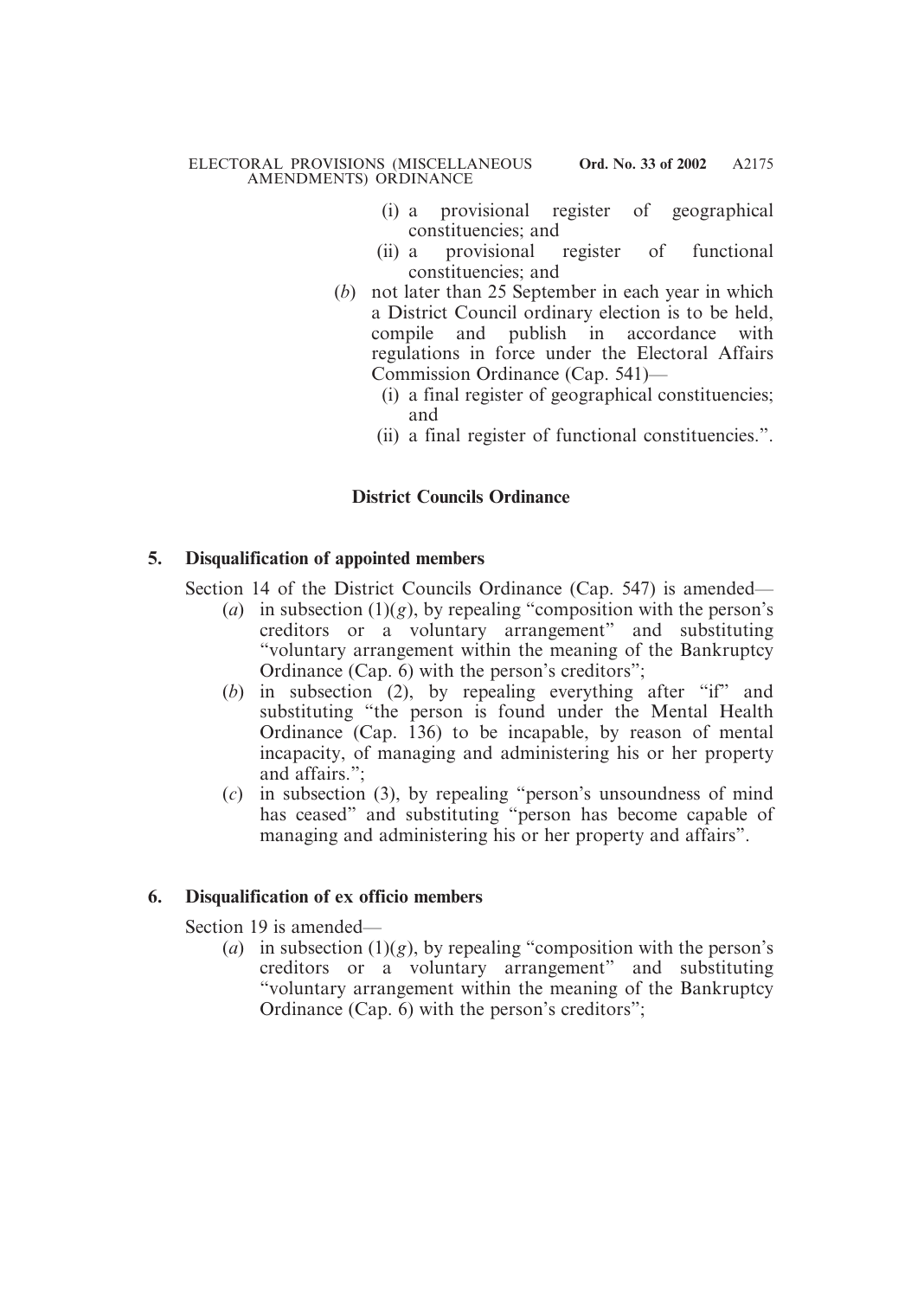#### ELECTORAL PROVISIONS (MISCELLANEOUS **Ord. No. 33 of 2002** AMENDMENTS) ORDINANCE

- (*b*) in subsection (2), by repealing everything after "if" and substituting "the person is found under the Mental Health Ordinance  $(Cap. 136)$  to be incapable, by reason of mental incapacity, of managing and administering his or her property and affairs.";
- (*c*) in subsection (3), by repealing "person's unsoundness of mind has ceased" and substituting "person has become capable of managing and administering his or her property and affairs".

# **7. When person is disqualified from being nominated as a candidate and from being elected as an elected member**

Section 21 is amended—

- (*a*) in subsection (1)(i), by repealing "composition with the person's creditors or a voluntary arrangement" and substituting "voluntary arrangement within the meaning of the Bankruptcy Ordinance (Cap. 6) with the person's creditors";
- (*b*) in subsection (2)—
	- (i) by repealing ", in accordance with the Mental Health Ordinance (Cap. 136), the Court has found the person to be of unsound mind and incapable of managing himself or herself and his or her affairs<sup>"</sup> and substituting "the person is found under the Mental Health Ordinance (Cap. 136) to be incapable, by reason of mental incapacity, of managing and administering his or her property and affairs";
	- (ii) by repealing "person's unsoundness of mind has ceased" and substituting "person has become capable of managing and administering his or her property and affairs";
- (*c*) in subsection (3)—
	- (i) by repealing ", in accordance with the Mental Health Ordinance (Cap. 136), the Court has found the person to be of unsound mind and incapable of managing himself or herself and his or her affairs" and substituting "the person is found under the Mental Health Ordinance (Cap. 136) to be incapable, by reason of mental incapacity, of managing and administering his or her property and affairs";
	- (ii) by repealing "person's unsoundness of mind has ceased" and substituting "person has become capable of managing and administering his or her property and affairs".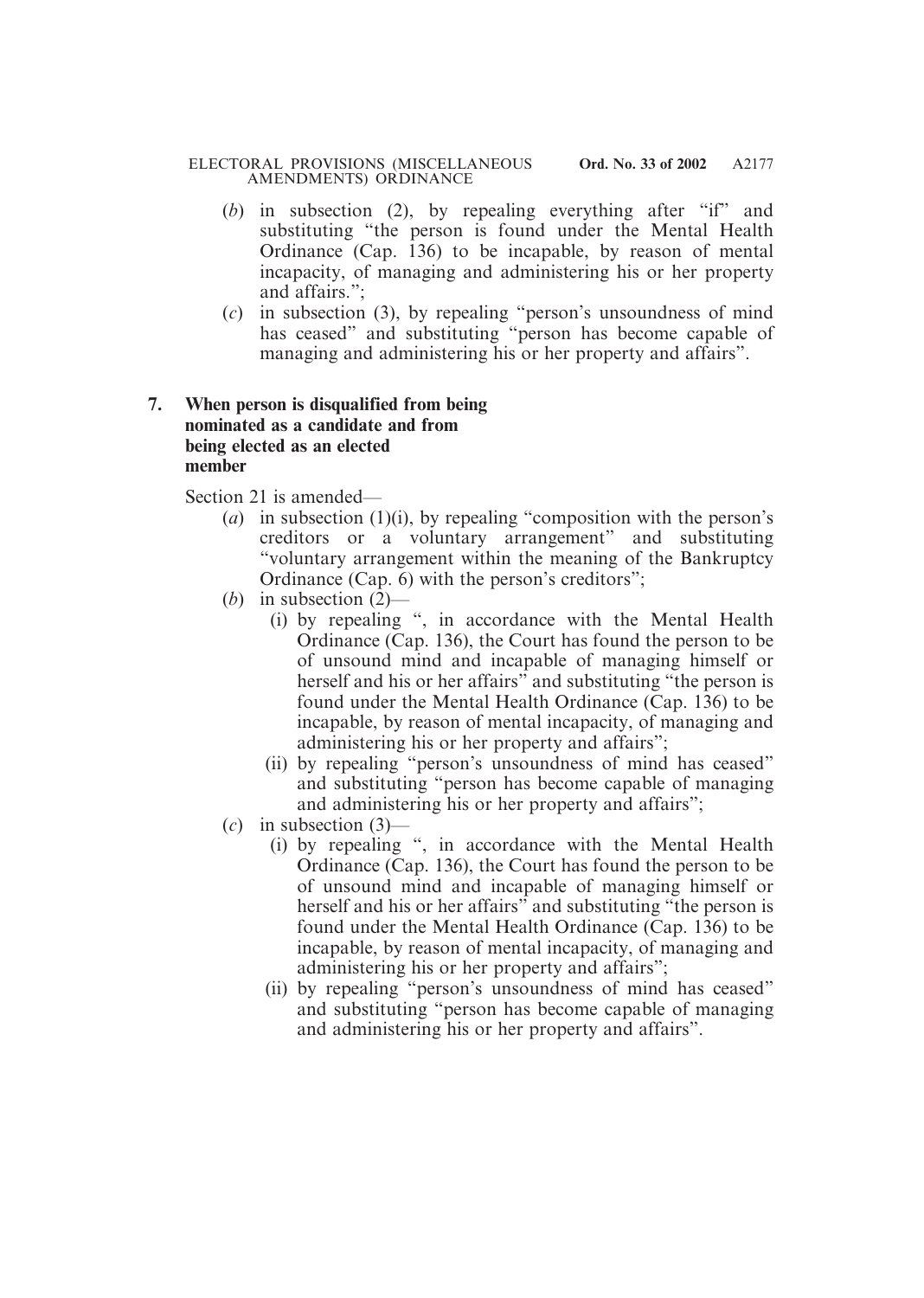#### **8. Disqualification of elected members**

Section 24 is amended—

- (*a*) in subsection  $(1)(g)$ , by repealing "composition with the person's creditors or a voluntary arrangement" and substituting "voluntary arrangement within the meaning of the Bankruptcy Ordinance (Cap. 6) with the person's creditors";
- (*b*) in subsection (3), by repealing everything after "if" and substituting "the person is found under the Mental Health Ordinance  $(Cap. 136)$  to be incapable, by reason of mental incapacity, of managing and administering his or her property and affairs."
- (*c*) in subsection (4), by repealing "person's unsoundness of mind has ceased" and substituting "person has become capable of managing and administering his or her property and affairs".

# **9. When an elector is disqualified from voting at an election**

Section 30(*e*) is amended by repealing everything after "is" and substituting "found under the Mental Health Ordinance (Cap. 136) to be incapable, by reason of mental incapacity, of managing and administering his or her property and affairs; or".

# **10. Schedule 3 amended**

Schedule 3 is amended, in Part I—

- (*a*) in item 10, in column 3, by repealing "7" and substituting "8";
- $(b)$  in item 13, in column 3, by repealing "17" and substituting "20";
- (*c*) in item 18, in column 3, by repealing "23" and substituting "29".

# **Chief Executive Election Ordinance**

# **11. Election Committee**

The Schedule to the Chief Executive Election Ordinance (Cap. 569) is amended—

- $(a)$  in section  $11(1)$ 
	- (i) in the definition of "existing functional constituencies final register", by repealing "32(1)" and substituting "32(1) or  $(1\overline{A})$ ":